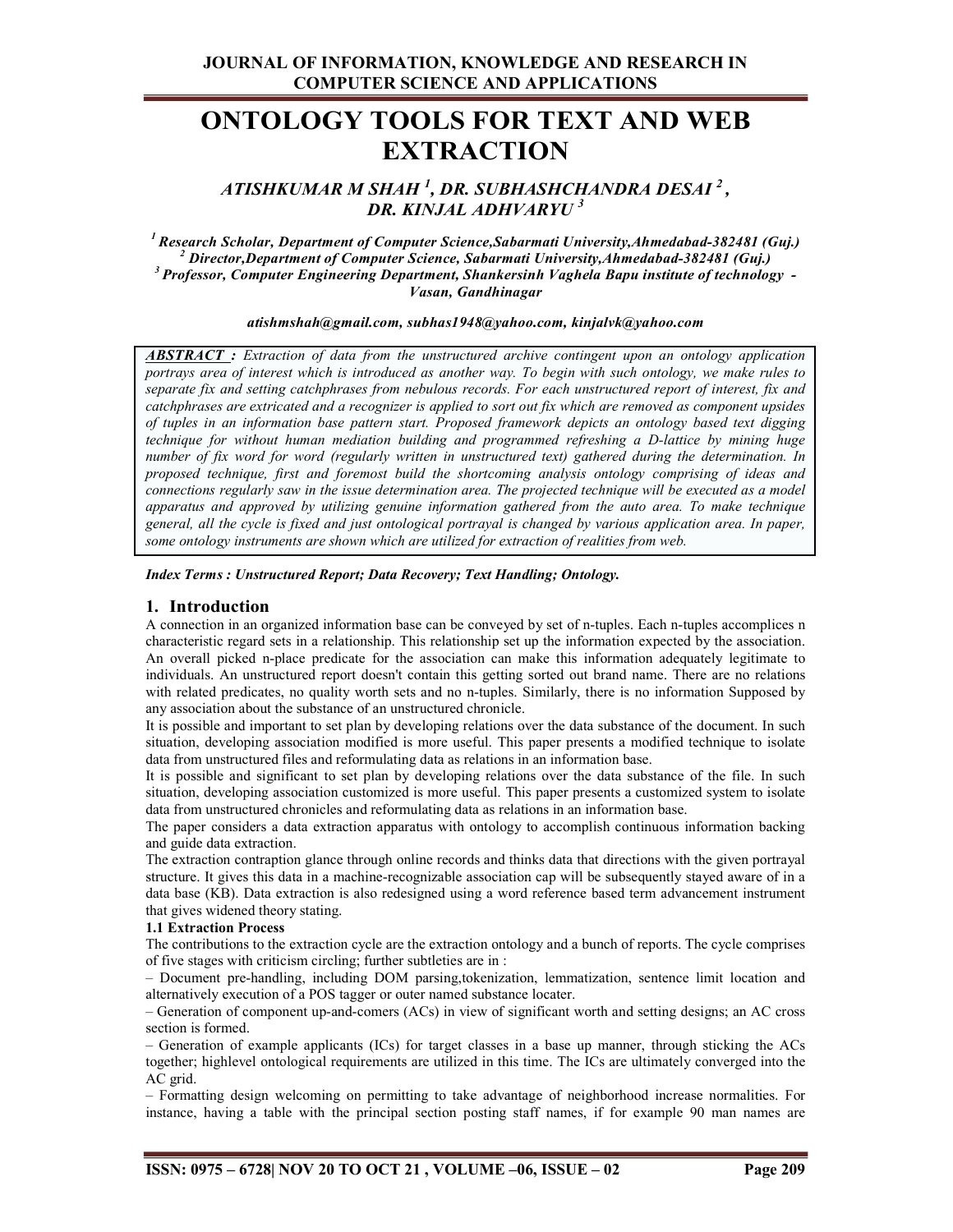# JOURNAL OF INFORMATION, KNOWLEDGE AND RESEARCH IN COMPUTER SCIENCE AND APPLICATIONS

distinguished in such section and the table has 100 lines, designs are initiated at runtime that make the leftover 10 passages bound to get gotten.

– Attribute and case parsing, comprising in infiltrating the joined cross section utilizing dynamic programming. The most plausible grouping of cases and independent ascribes through the dissected record is returned.

# 2. Literature Referred

Harpreet singh and Renu Dhir likewise scholarly on exchange decrease for discovering thing sets dependent on the labels and shows result in framework yet it doesn't give exact result Its research depends on a labels. There was no utilize of ontology.

M. Gaeeta, F. Orciuoli, S. Paolozzi, S. Salerno, give a simple to utilize interface that produce significant arrangements of information in noteworthy setting and recover and show comparative data however it just shows related data not exact outcome in this structure like D-MATRIX.

Wen Zhang, Taketoshi, Xijin Tang and Qing Wang, proposed on text mining, for example, archive burning and allocate group theme however it just bunch the continuous information yet not showing result in D-Matrix.

M. Schhuh, J. W. Shepard, S. Straser, R. Angryk, and C. Izurieta, customized search has been proposed for a long time and numerous personalization procedures have been researched, to eliminate Faults and make accessible ontology-directed information mining and information change yet Discovery is misfortune since result isn't in type of lattice.

Guangron delivered course data ontology for an e-adapting course in the "C programming". The ontology is developed through drawing out the center ideas of the course just as the relations among the ideas. Most ontology produce techniques center around origination types.

Jun and Yuhua presented a programmed strategy for ontology working by incorporating conventional information association asset. It starting forms an essential ontology telling the classes and issues engaged with bibliographic information with OWL, and afterward fills the fundamental ontology with occasions of classes and their undertakings separated from inventory dataset and thesauri and plan plans utilized in show.

## 3. Ontology Tools

#### a) Apelon DTS

 The Apelon DTS (Distributed Terminology System) is a coordinated game plan of open source parts that gives broad expressing organizations in dispersed application conditions. DTS maintains public and overall information principles, which are a significant establishment for same and interoperable prosperity information, similarly as neighboring vocabularies. Normal applications for DTS incorporate clinical information segment, managerial overview, issue once-over and code-set organization, rule creation, choice support and information resurrection.

## Key DTS highlights include:

- HIGH-PERFORMANCE, simultaneous admittance to a few, interrelated wordings.
- COMPREHENSIVE wording Knowledgebase with a bound together, standard article model.
- DATA NORMALIZATION, same of text contribution to homogeneous terms and ideas through word request learn, word stemming, spelling revision and term fulfillment.
- CODE TRANSLATION, planning of clinical information to normal coding frameworks, for example, ICD-9 and CPT
- CLASS QUERIES, pecking order cross examination for judgment backing and results study.
- SEMANTIC NAVIGATION, perusing of a rich arrangement of various leveled and non-progressive association between ideas for upgraded quality in information affirmation and data recuperation
- SEMANTIC CLASSIFICATION, creation, the board, and examination of idea augmentations which are dependable with formal semantic models, for example, that utilized in SNOMED CT.
- SUBSETTING, making of individualized subsets of phrasings utilizing complexBoolean rationale techniques.
- WORKFLOW, the board and following of displaying difficult work in enormous, conveyed projects.
- LOCALIZATION, expansion of restricted ideas, equivalent words, codes, and between idea relationship to associate restricted substance to standard phrasings.

DTS gives APIs and the pioneers applications for both Java and Microsoft .NETconditions. The extensible DTS Editor connects with the overhaul of DTS Knowledge Base by adding new substance and restricting it for unequivocal business, proficient, or social necessities, like seeing that "Faint Rivulet Disease" is an indistinguishable planned for Amebic Dysentery. The DTS Browser grants fundamental access from any Internet Browser